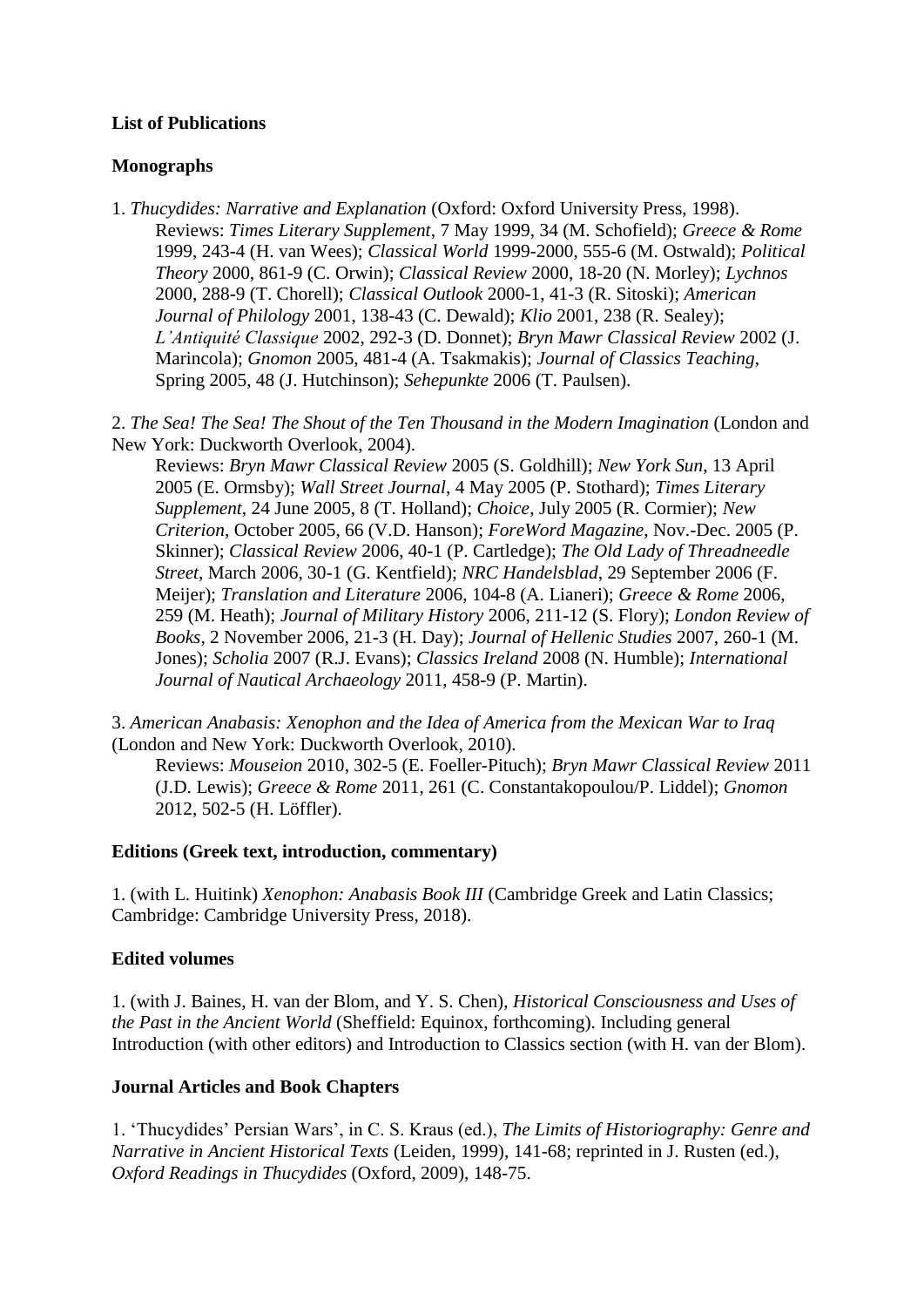2. 'Thucydides and his Predecessors', *Histos* 2 (1998), 230-67.

3. 'Xenophon and Diodorus: Continuing Thucydides', in C. J. Tuplin (ed.), *Xenophon and his World* (Stuttgart, 2004), 341-95.

4. 'Thucydides', in I. J. F. de Jong, A. M. Bowie, and R. Nünlist (eds), *Narrators, Narratees, and Narratives* (*Studies in Ancient Greek Narrative* 1; *Mnemosyne* Supplement 257; Leiden and Boston, 2004), 115-28.

5. 'Polybius', in I. J. F. de Jong, A. M. Bowie, and R. Nünlist (eds), *Narrators, Narratees, and Narratives* (*Studies in Ancient Greek Narrative* 1; *Mnemosyne* Supplement 257; Leiden and Boston, 2004), 147-64.

6. 'Panhellenism and Self-Presentation: Xenophon's Speeches', in R. Lane Fox (ed.), *The Long March: Xenophon and the Ten Thousand* (New Haven, 2004), 305-29.

7. 'Herodotus and Foreign Peoples', in J. Marincola and C. Dewald (eds), *The Cambridge Companion to Herodotus* (Cambridge, 2006), 290-305.

8. 'Objectivity and Authority: Thucydides' Historical Method', in A. Tsakmakis and A. Rengakos (eds), *The Brill Companion to Thucydides* (Leiden and Boston, 2006), 225-49.

9. 'Rhetoric, Reciprocity, and History: Thucydides' Corcyra Debate', in M. Scortsis (ed.), *III International Symposium on Thucydides: The Speeches* (Athens, 2006), 65-73.

10. 'From Marathon to Waterloo: Byron, Battle Monuments, and the Persian Wars', in E. Hall, P. J. Rhodes, and E. Bridges (eds), *Cultural Responses to the Persian Wars* (Oxford, 2007), 267-97.

11. 'Advice and Advisers in Xenophon's *Anabasis*', in D. J. Spencer and E. M. Theodorakopoulos (eds), *Advice and its Rhetoric in Greece and Rome* (*Nottingham Classical Literature Studies* 9; Bari, 2007), 47-61.

12. 'The Development of the War Monograph', in J. Marincola (ed.), *A Companion to Greek and Roman Historiography* (Blackwell Companions to the Ancient World; Oxford, 2007), 147-58.

13. 'Herodotus', in I. J. F. de Jong and R. Nünlist (eds), *Time in Ancient Greek Narrative* (*Studies in Ancient Greek Narrative* 2; *Mnemosyne* Supplement 291; Leiden and Boston, 2007), 115-30.

14. 'Thucydides', in I. J. F. de Jong and R. Nünlist (eds), *Time in Ancient Greek Narrative* (*Studies in Ancient Greek Narrative* 2; *Mnemosyne* Supplement 291; Leiden and Boston, 2007), 131-46.

15. 'Xenophon', in I. J. F. de Jong and R. Nünlist (eds), *Time in Ancient Greek Narrative* (*Studies in Ancient Greek Narrative* 2; *Mnemosyne* Supplement 291; Leiden and Boston, 2007), 147-63.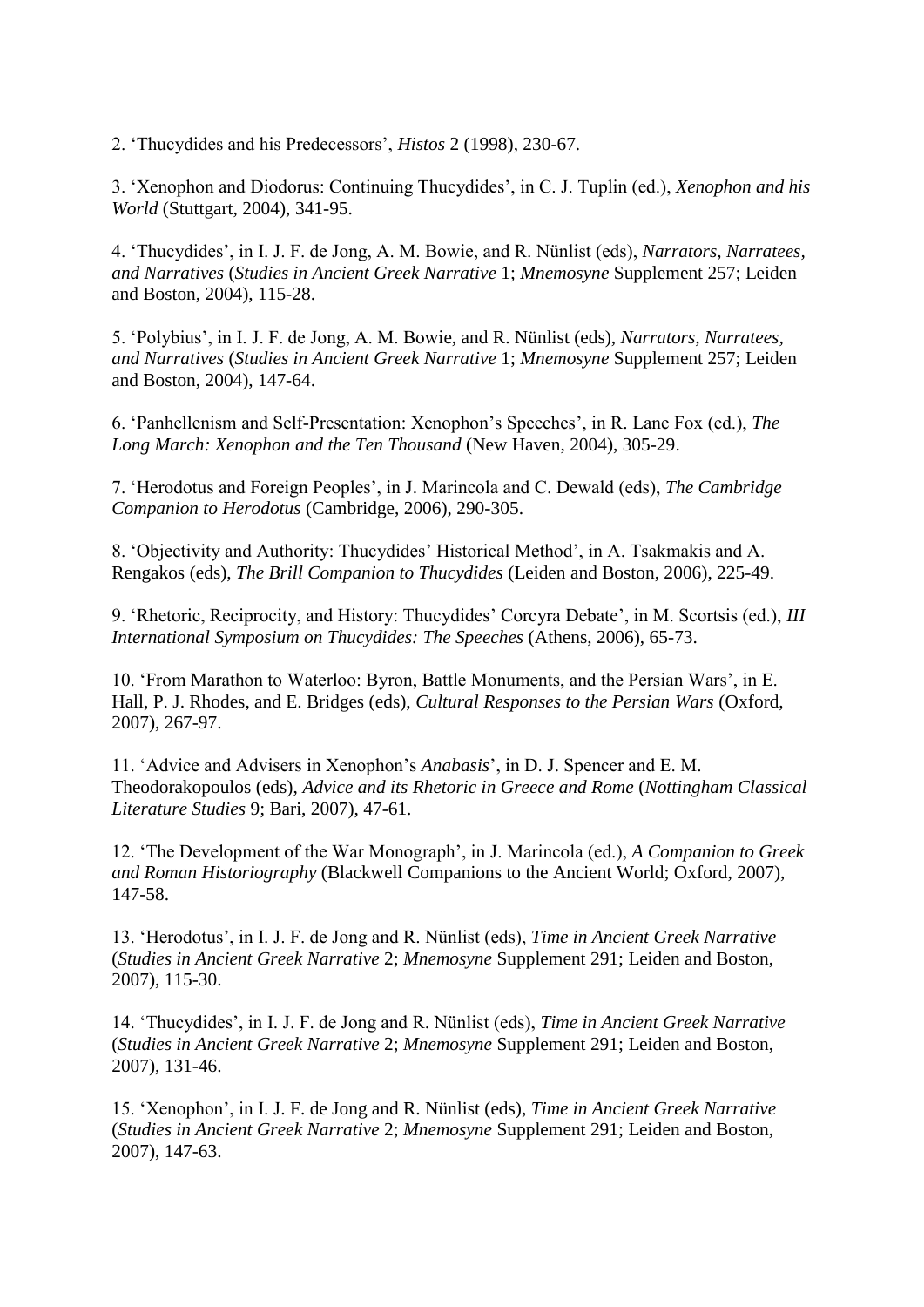16. 'Polybius', in I. J. F. de Jong and R. Nünlist (eds), *Time in Ancient Greek Narrative* (*Studies in Ancient Greek Narrative* 2; *Mnemosyne* Supplement 291; Leiden and Boston, 2007), 165-81.

17. 'Xenophon's Parasangs', *Journal of Hellenic Studies* 130 (2010), 51-66.

18. 'Herodotus' Proem: Space, Time, and the Origins of International Relations', *Ariadne* 16 (2010), 43-74.

19. 'Black Sea Variations: Arrian's *Periplus*', *Cambridge Classical Journal* 57 (2011), 135- 61.

20. 'Polybius, Thucydides, and the First Punic War', in C. Smith and L. M. Yarrow (eds), *Imperialism, Cultural Politics, and Polybius* (Oxford, 2012), 50-67.

21. 'Herodotus', in I. J. F. de Jong (ed.), *Space in Ancient Greek Narrative* (*Studies in Ancient Greek Narrative* 3; *Mnemosyne* Supplement 339; Leiden and Boston, 2012), 121-40.

22. 'Thucydides', in I. J. F. de Jong (ed.), *Space in Ancient Greek Narrative* (*Studies in Ancient Greek Narrative* 3; *Mnemosyne* Supplement 339; Leiden and Boston, 2012), 141-59.

23. 'Xenophon', in I. J. F. de Jong (ed.), *Space in Ancient Greek Narrative* (*Studies in Ancient Greek Narrative* 3; *Mnemosyne* Supplement 339; Leiden and Boston, 2012), 161-78.

24. 'Polybius', in I. J. F. de Jong (ed.), *Space in Ancient Greek Narrative* (*Studies in Ancient Greek Narrative* 3; *Mnemosyne* Supplement 339; Leiden and Boston, 2012), 179-97.

25. 'The Plupast in Xenophon's *Hellenica*', in J. Grethlein and C. B. Krebs (eds), *Time and Narrative in Ancient Historiography: The 'Plupast' from Herodotus to Appian (Cambridge, Narrative in Ancient Historiography: The 'Plupast' from Herodotus to Appian (Cambridge, Narrative in Ancient Historiography: Narrativ* 2012), 76-94.

26. 'A Delightful Retreat: Xenophon and the Picturesque', in F. Hobden and C. J. Tuplin (eds), *Xenophon: Ethical Principles and Historical Enquiry* (*Mnemosyne* Supplement 348; Leiden and Boston, 2012), 89-121.

27. 'The Cylon Conspiracy: Thucydides and the Uses of the Past', in A. Tsakmakis and M. Tamiolaki (eds), *Thucydides Between History and Literature* (*Trends in Classics*  Supplementary Volume 17; Berlin, 2013), 119-38.

28. 'Redeeming Xenophon: Historiographical Reception and the Transhistorical', *Classical Receptions Journal* 5 (2013), 199-211.

29. 'Xenophon and the Barberini: Pietro da Cortona's *Sacrifice to Diana*', *Journal of the Warburg and Courtauld Institutes* 76 (2013), 1-22.

30. 'Space and Landscape in Xenophon's *Anabasis*', in K. Gilhuly and N. Worman (eds), *Space, Place, and Landscape in Ancient Greek Literature and Culture* (New York and Cambridge, 2014), 63-93.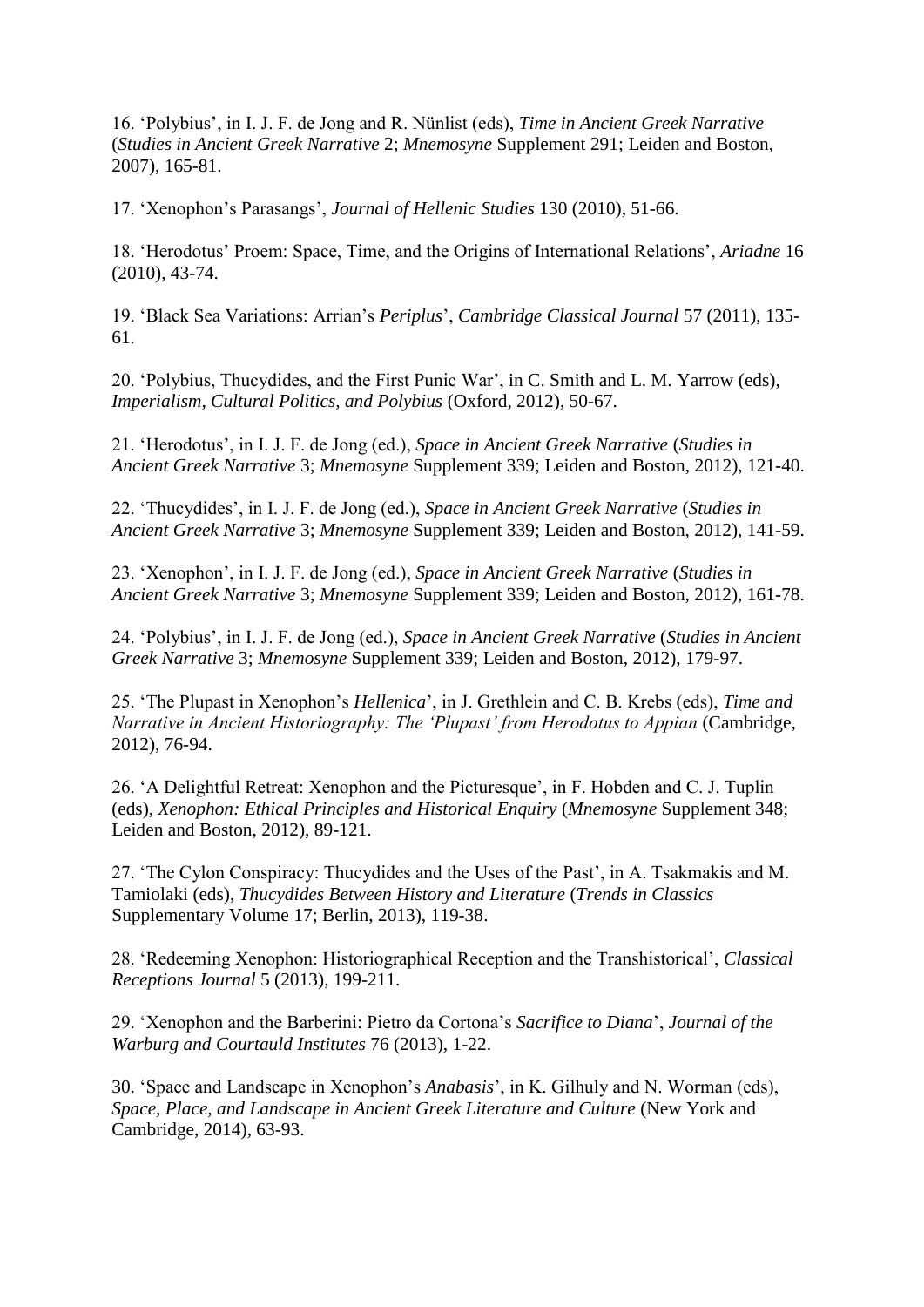31. 'Political Thought in Xenophon: Straussian Readings of the *Anabasis*', *Polis: The Journal for Ancient Greek Political Thought* 32 (2015), 141-63.

32. 'The Reception of Thucydides' *Archaeology*', in N. Morley and C. M.-W. Lee (eds), *A Handbook to the Reception of Thucydides* (Malden, MA, 2015), 174-92.

33. 'Self-Characterization and Political Thought in Xenophon's *Anabasis*', in R. Ash, J. Mossman, and F. Titchener (eds), *Fame and Infamy: Essays for Christopher Pelling on Characterization in Greek and Roman Biography and History* (Oxford, 2015), 97-109.

34. 'Mapping spatial and temporal distance: Herodotus, Thucydides, and theories of human development', in E. Barker, C. Pelling, S. Bouzarovski, and L. Isaksen (eds), *New Worlds out of Old Texts: Developing Techniques for the Spatial Analysis of Ancient Narratives* (Oxford, 2016), 101-20.

35. 'Horoscopes of Empires: Future Ruins from Thucydides to Macaulay', in A. Lianeri (ed.), *Knowing Future Time* (*Trends in Classics Supplementary Volume*; Berlin, 2016), 339-60.

36. '"Je viens comme Thémistocle": Napoleon and National Identity after Waterloo', in T. Fögen and R. Warren (eds), *Graeco-Roman Antiquity and the Idea of Nationalism in the Nineteenth Century* (Berlin, 2016), 71-110.

37. (with L. Huitink) 'Subordinate Officers in Xenophon's *Anabasis*', in R. F. Buxton (ed.), *Aspects of Leadership in Xenophon* (*Histos* Supplement 5, 2016), 199-242.

38. 'Xenophon's Narrative Style', in M. A. Flower (ed.), *The Cambridge Companion to Xenophon* (Cambridge, 2017), 263-78.

39. 'Xenophon's Changing Fortunes in the Modern World', in M. A. Flower (ed.), *The Cambridge Companion to Xenophon* (Cambridge, 2017), 435-48.

40. 'Thucydides', in K. de Temmerman and E. Van Emde Boas (eds), *Characterization in Ancient Greek Literature* (*Studies in Ancient Greek Narrative* 4; *Mnemosyne* Supplement; Leiden and Boston, 2017), 153-71.

41. 'Xenophon', in K. de Temmerman and E. Van Emde Boas (eds), *Characterization in Ancient Greek Literature* (*Studies in Ancient Greek Narrative* 4; *Mnemosyne* Supplement; Leiden and Boston, 2017), 172-90.

42. 'Thucydides, Sicily, and the Defeat of Athens', *Ktèma* 42 (2017), 275-95.

43. 'Cato the Elder, Livy, and Xenophon's *Anabasis*', *Mnemosyne Advance*.

#### **Forthcoming**

44. 'Geographical and Historical Patterning in Diodorus Siculus', in A. Meeus (ed.), *Hellenistic Historiography* (*Histos* Supplement, 2018).

45. 'Thucydides and Myth', in J. Baines, H. van der Blom, S. Chen, and T. Rood (eds), *Historical Consciousness and Uses of the Past in the Ancient World*, Sheffield.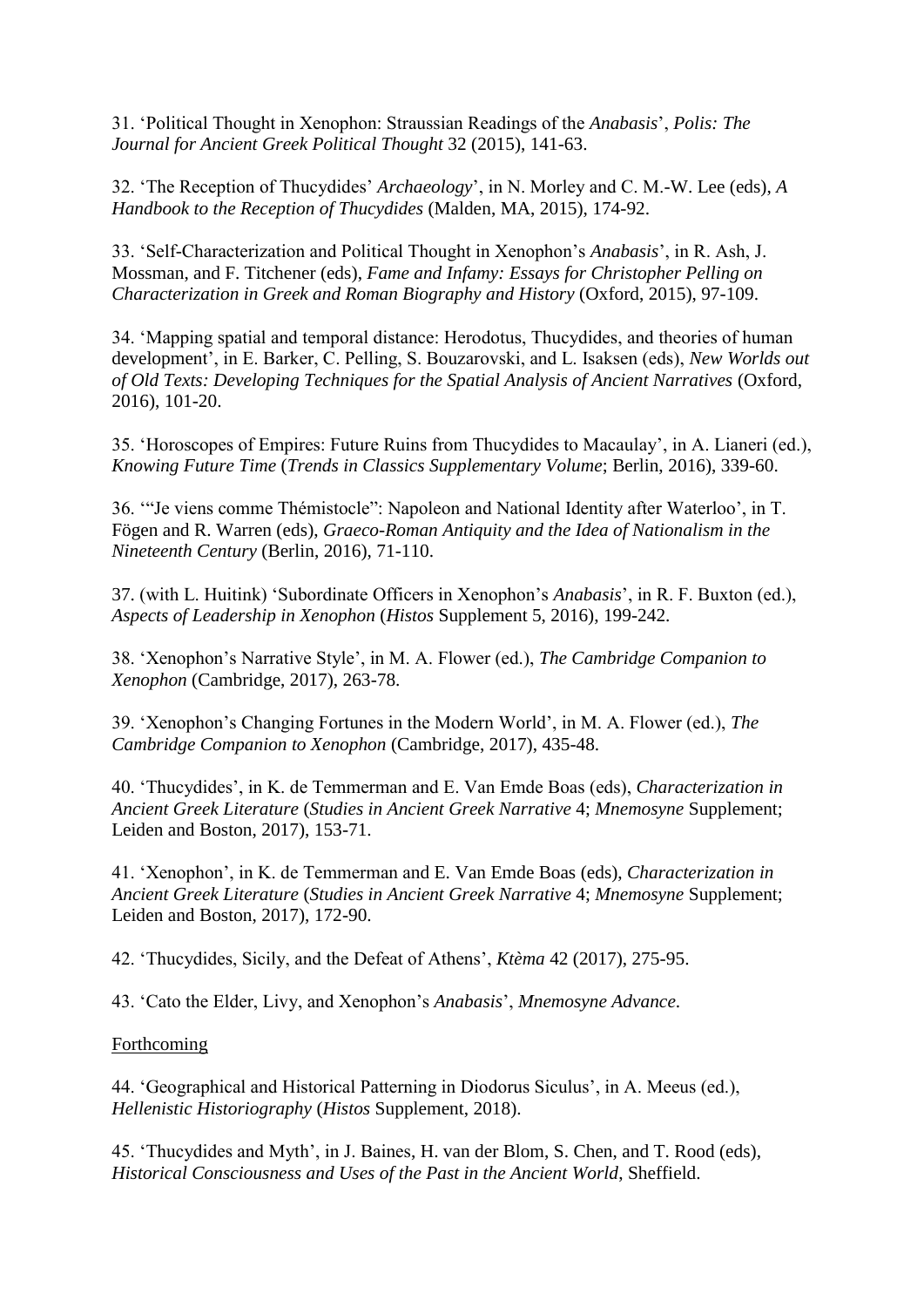46. 'From Ethnography to History: Herodotean and Thucydidean Traditions in the Development of Greek Historiography', in T. Harrison and J. Skinner (eds.), *Herodotus and the Long Nineteenth Century: Ethnography, Nationalism and Disciplinary Formation*  (Cambridge).

# **Contributions to Translations**

1. 'Introduction' and 'Explanatory Notes' to Robin Waterfield (trans.), *Xenophon: Expedition of Cyrus* (Oxford World's Classics; Oxford, 2005), pp. vii-xliii, 196-224.

2. 'The Reception of Xenophon and the Ten Thousand', Appendix to S. Brennan and D. Thomas (trans. and eds.), *The Landmark Xenophon's Anabasis* (New York, 2019).

## **Outreach Articles**

1. 'Thucydides, History, and Tragedy', *Omnibus* 38 (1999), 16-18.

2. 'Herodotus and Ethiopia: A Journey to the Ends of the Earth', *Omnibus* 54 (2007), 24-5.

3. 'Luxury versus Poverty? Herodotus' View of the Persian Wars', *Omnibus* 69 (2015), 13- 16.

## **Reviews**

1. E. Heitsch, *Geschichte und Situationen bei Thukydides* (*Classical Review* 48 (1998), 179- 80).

2. F. L. Müller, *Das Problem der Urkunden bei Thukydides* (*Classical Review* 49 (1999), 257-8).

3. J. L. Marr, *Plutarch: Lives. Themistocles* (*Bryn Mawr Classical Review* May 1999: http://ccat.sas.upenn.edu/bmcr/ 1999/1999-05-04.html).

4. R. Luginbill, *Thucydides on War and National Character* (*Bryn Mawr Classical Review* February 2000: http://ccat.sas.upenn.edu/bmcr/2000/2000-02-20.html).

5. P. J. Rhodes, *Thucydides: History IV. 1-V. 24* (*Classical Review* 50 (2000), 276-7).

6. G. Crane, *Thucydides and the Ancient Simplicity* (*Journal of Hellenic Studies* 120 (2000), 157-8).

7. G. L. Cawkwell, *Thucydides and the Peloponnesian War* (*Journal of Hellenic Studies* 120 (2000), 158).

8. H. Leppin, *Thukydides und die Verfassung der Polis* (*Classical Review* 51 (2001), 241-2).

9. P. Cartledge, *Spartan Reflections* (*Times Literary Supplement*, 7 September 2001, p. 32).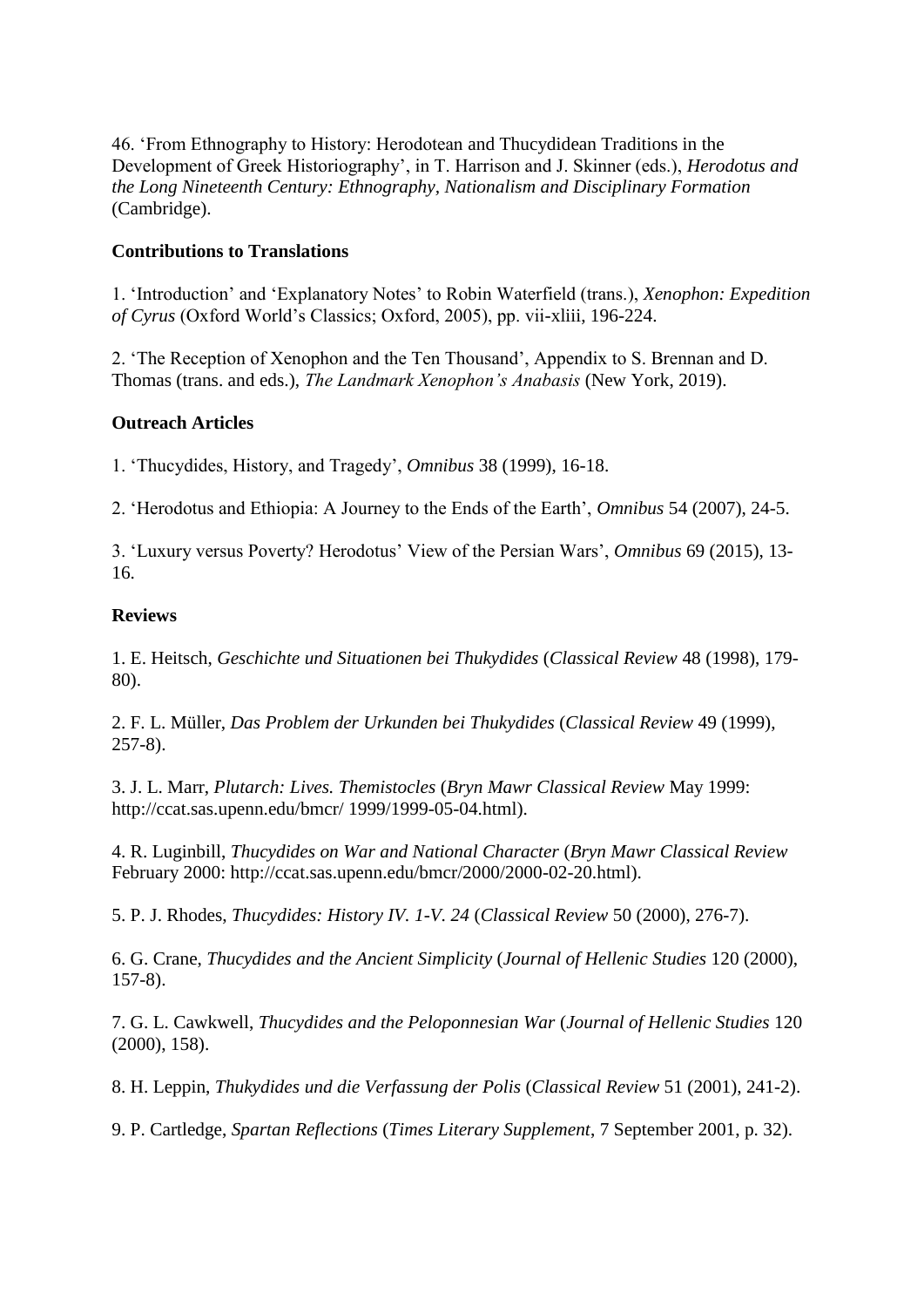10. J. Friedrichs, *Aufschlußreiche Rhetorik. Ein Versuch über die Redekultur und ihren Verfall bei Thukydides* (*Classical Review* 52 (2002), 167-8).

11. J. Gould, *Myth, Ritual, Memory, and Exchange: Essays in Greek Literature and Culture* (*Bryn Mawr Classical Review* May 2002: http://ccat.sas.upenn.edu/ bmcr/2002/2002.05.29.html).

12. L. Kallet, *Money and the Corrosion of Power in Thucydides: The Sicilian Expedition and its Aftermath* (*Bryn Mawr Classical Review* May 2002: http://ccat.sas. upenn.edu/ bmcr/2002/2002.05.38.html).

13. H. Goette and T. Weber, *Marathon: Siedlungskammer und Schlachtfeld – Sommerfrische und Olympische Wettkampfstätte* (*Bryn Mawr Classical Review* July 2005: http://ccat.sas.upenn.edu/bmcr/ 2005/2005.07.80.html).

14. C. J. Dewald, *Thucydides' War Narrative: A Structural Study* (*Bryn Mawr Classical Review* April 2006: http://ccat.sas.upenn.edu/bmcr/2006/2006.04.25.html).

15. V. D. Hanson, *A War Like No Other: How the Athenians and Spartans Fought the Peloponnesian War* (*Times Literary Supplement* 5382, 26 May 2006, p. 4).

16. J. M. Alonso-Núñez, *Die Archäologien des Thukydides* (*Classical Review* 57 (2007), 248).

17. D. Lateiner (ed.), *Thucydides: The History of the Peloponnesian War* (*Bryn Mawr Classical Review* August 2008: http://ccat.sas.upenn.edu/bmcr/2007/2007-08-14.html).

18. L. Scott, *Historical Commentary on Herodotus Book 6* (*Journal of Hellenic Studies* 127 (2007), 199-200).

19. E. Greenwood, *Thucydides and the Shaping of History* (*Anglo-Hellenic Review* 36 (2007), 20).

20. H. P. Ray and D. T. Potts, *Memory as History: The Legacy of Alexander the Great in Asia*  (*Times Literary Supplement*, 4 April 2008, p. 31).

21. D. Shanske, *Thucydides and the Philosophical Origins of History* (*Journal of Hellenic Studies* 128 (2008), 238).

22. J. Lee, *A Greek Army on the March* (*Journal of Military History* 73 (2009), 325-6).

23. H. Konishi, *Power and Structure in Thucydides: An Analytical Commentary, Volumes I-III* (*Bryn Mawr Classical Review* September 2009: http://ccat.sas.upenn.edu /bmcr/2009/2009.09.10.html).

24. D. Kagan, *Thucydides: The Reinvention of History* (*Bryn Mawr Classical Review*  December 2009: http://ccat.sas.upenn.edu /bmcr/2009/2009.12.28.html).

25. P. Cartledge, *Ancient Greece: A History in Eleven Cities* and *Ancient Greek Political Thought in Practice* (*Times Literary Supplement* 5593, 11 June 2010, p. 27).